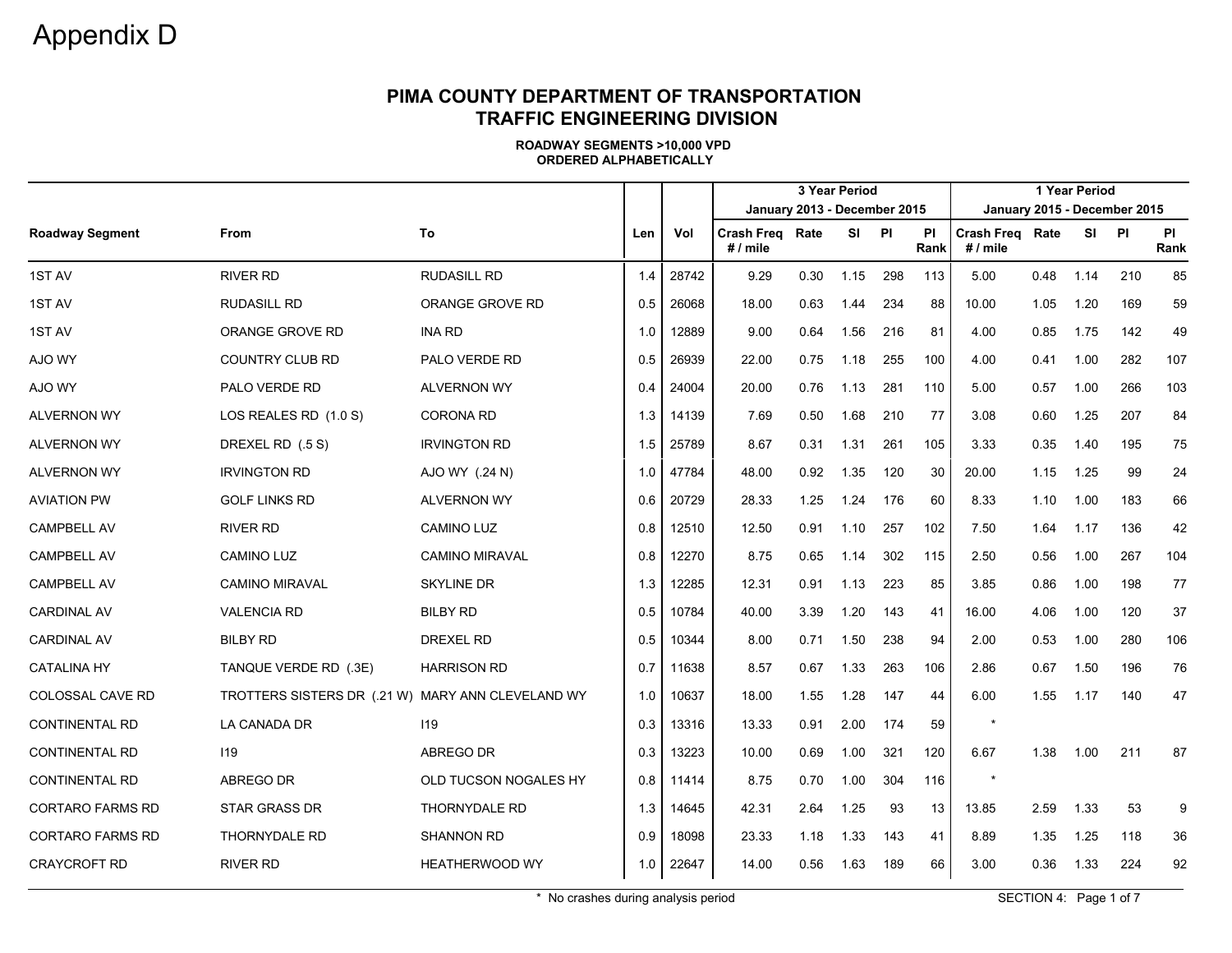#### **PIMA COUNTY DEPARTMENT OF TRANSPORTATION TRAFFIC ENGINEERING DIVISION**

|                         |                        |                           |     |       |                                           |      | 3 Year Period | 1 Year Period |                |                                    |      |      |                              |                   |  |  |  |
|-------------------------|------------------------|---------------------------|-----|-------|-------------------------------------------|------|---------------|---------------|----------------|------------------------------------|------|------|------------------------------|-------------------|--|--|--|
|                         |                        |                           |     |       | January 2013 - December 2015              |      |               |               |                |                                    |      |      | January 2015 - December 2015 |                   |  |  |  |
| <b>Roadway Segment</b>  | <b>From</b>            | To                        | Len | Vol   | <b>Crash Freg Rate</b><br># $\prime$ mile |      | <b>SI</b>     | <b>PI</b>     | PI<br>Rank     | <b>Crash Freg Rate</b><br># / mile |      |      | SI PI                        | <b>PI</b><br>Rank |  |  |  |
| <b>CRAYCROFT RD</b>     | <b>HEATHERWOOD WY</b>  | <b>SUNRISE DR</b>         | 1.4 | 21167 | 5.71                                      | 0.25 | 1.50          | 265           | 107            | $\star$                            |      |      |                              |                   |  |  |  |
| DREXEL RD               | <b>WESTOVER AV</b>     | <b>MISSION RD</b>         | 0.5 | 12033 | 34.00                                     | 2.58 | 1.12          | 178           | 62             | 16.00                              | 3.64 | 1.00 | 121                          | 38                |  |  |  |
| <b>ESPERANZA BL</b>     | LA CANADA DR           | 119                       | 0.3 | 12553 | 20.00                                     | 1.46 | 1.17          | 237           | 93             | 3.33                               | 0.73 | 1.00 | 263                          | 99                |  |  |  |
| <b>FLOWING WELLS RD</b> | <b>ROGER RD</b>        | <b>WETMORE RD</b>         | 0.5 | 21602 | 18.00                                     | 0.76 | 1.22          | 248           | 98             | 6.00                               | 0.76 | 1.00 | 234                          | 95                |  |  |  |
| <b>FLOWING WELLS RD</b> | <b>WETMORE RD</b>      | MOHAWK DR (.12 N)         | 0.5 | 18553 | 40.00                                     | 1.97 | 2.12          | 53            | $\overline{1}$ | 18.00                              | 2.66 | 2.51 | 32                           | $\mathbf{1}$      |  |  |  |
| <b>HOUGHTON RD</b>      | SAHUARITA RD           | CAMINO DEL EMPERADOR      | 1.1 | 12136 | 9.09                                      | 0.68 | 1.58          | 200           | 72             | 0.91                               | 0.21 | 5.80 | 222                          | 91                |  |  |  |
| <b>HOUGHTON RD</b>      | CAMINO DEL EMPERADOR   | BREKKE RD (.5 N)          | 5.2 | 11752 | 5.96                                      | 0.46 | 1.54          | 163           | 53             | 1.92                               | 0.45 | 1.30 | 169                          | 59                |  |  |  |
| <b>HOUGHTON RD</b>      | S.P.R.R. (.5 S)        | S.P.R.R. (.1 N)           | 0.6 | 15000 | 1.67                                      | 0.10 | 1.00          | 364           | 122            | 1.67                               | 0.30 | 1.00 | 300                          | 113               |  |  |  |
| <b>HOUGHTON RD</b>      | <b>ESCALANTE RD</b>    | CORTE MADERA FINA (.04 S) | 0.8 | 25000 | 10.00                                     | 0.37 | 1.73          | 235           | 89             | 2.50                               | 0.27 | 3.40 | 206                          | 83                |  |  |  |
| <b>INA RD</b>           | THORNYDALE RD (.3 E)   | <b>SHANNON RD</b>         | 0.7 | 29138 | 81.43                                     | 2.55 | 1.50          | 57            | 3              | 17.14                              | 1.61 | 1.57 | 62                           | 10                |  |  |  |
| <b>INA RD</b>           | <b>SHANNON RD</b>      | LA CHOLLA BL              | 1.0 | 36700 | 60.00                                     | 1.49 | 1.38          | 85            | 10             | 20.00                              | 1.49 | 1.59 | 50                           | 8                 |  |  |  |
| <b>INA RD</b>           | LA CHOLLA BL           | LA CANADA DR              | 1.0 | 30100 | 28.00                                     | 0.85 | 1.39          | 143           | 41             | 5.00                               | 0.46 | 1.60 | 170                          | 61                |  |  |  |
| <b>INA RD</b>           | LA CANADA DR           | PASEO DEL NORTE           | 0.5 | 32283 | 44.00                                     | 1.24 | 1.72          | 90            | 12             | 10.00                              | 0.85 | 1.60 | 135                          | 41                |  |  |  |
| <b>INA RD</b>           | <b>ORACLE RD</b>       | <b>FIRST AV</b>           | 1.0 | 41676 | 37.00                                     | 0.81 | 1.58          | 103           | 16             | 16.00                              | 1.05 | 1.25 | 109                          | 29                |  |  |  |
| <b>INA RD</b>           | 1ST AV                 | <b>SKYLINE DR</b>         | 0.8 | 28290 | 11.25                                     | 0.36 | 2.07          | 212           | 78             | 2.50                               | 0.24 | 1.00 | 296                          | 110               |  |  |  |
| <b>IRVINGTON RD</b>     | <b>COUNTRY CLUB RD</b> | <b>ALVERNON WY</b>        | 0.9 | 13000 | 10.00                                     | 0.70 | 1.22          | 259           | 104            | 5.56                               | 1.17 | 1.20 | 160                          | 54                |  |  |  |
| <b>KINNEY RD</b>        | <b>IRVINGTON RD</b>    | <b>BOPP RD</b>            | 1.2 | 14464 | 9.17                                      | 0.58 | 1.36          | 240           | 95             | 0.83                               | 0.16 | 1.00 | 310                          | 115               |  |  |  |
| <b>KOLB RD</b>          | CENTURY PARK DR (.5S)  | CENTENNIAL DR (.06N)      | 1.0 | 15839 | 13.00                                     | 0.75 | 1.31          | 215           | 80             | 5.00                               | 0.86 | 1.40 | 145                          | 50                |  |  |  |
| <b>KOLB RD</b>          | <b>VALENCIA RD</b>     | VALENCIA RD (.3 N)        | 0.4 | 46911 | 27.50                                     | 0.54 | 1.45          | 233           | 87             | 12.50                              | 0.73 | 1.20 | 192                          | 72                |  |  |  |
| <b>KOLB RD</b>          | SABINO CANYON RD       | SNYDER RD                 | 1.0 | 12618 | 14.00                                     | 1.01 | 1.29          | 189           | 66             | 3.00                               | 0.65 | 1.33 | 198                          | 77                |  |  |  |
| LA CANADA DR            | <b>CONTINENTAL RD</b>  | ESPERANZA BL              | 1.3 | 10500 | 5.38                                      | 0.47 | 1.57          | 244           | 97             | 2.31                               | 0.60 | 1.33 | 200                          | 79                |  |  |  |
| LA CANADA DR            | <b>ESPERANZA BL</b>    | DUVAL MINE RD (.1 S)      | 2.0 | 15118 | 9.00                                      | 0.54 | 1.44          | 201           | 73             | 2.00                               | 0.36 | 1.75 | 188                          | 69                |  |  |  |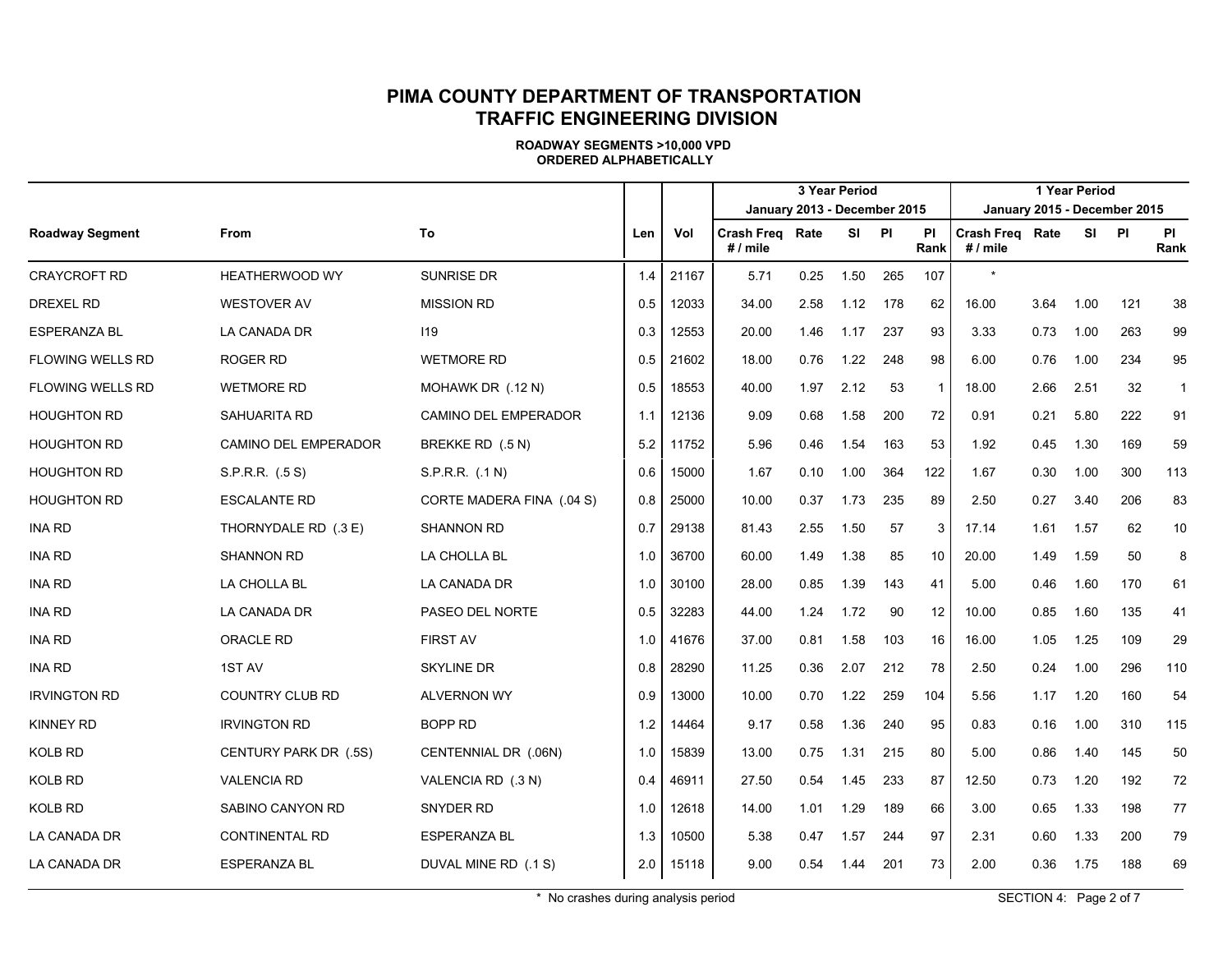#### **PIMA COUNTY DEPARTMENT OF TRANSPORTATION TRAFFIC ENGINEERING DIVISION**

**ROADWAY SEGMENTS >10,000 VPD ORDERED ALPHABETICALLY**

|                        |                         |                         |     |       |                                      |      |       |     | 1 Year Period<br>January 2015 - December 2015 |                                      |      |       |     |                   |
|------------------------|-------------------------|-------------------------|-----|-------|--------------------------------------|------|-------|-----|-----------------------------------------------|--------------------------------------|------|-------|-----|-------------------|
|                        |                         |                         |     | Vol   | January 2013 - December 2015         |      |       |     |                                               |                                      |      |       |     |                   |
| <b>Roadway Segment</b> | From                    | To                      | Len |       | <b>Crash Freg Rate</b><br>$# /$ mile |      | SI PI |     | <b>PI</b><br>Rank                             | <b>Crash Freg Rate</b><br>$# /$ mile |      | SI PI |     | <b>PI</b><br>Rank |
| <b>LA CANADA DR</b>    | EDGEWATER DR (.06 S)    | ORANGE GROVE RD         | 2.0 | 15909 | 15.00                                | 0.86 | 1.27  | 159 | 51                                            | 7.50                                 | 1.29 | 1.27  | 97  | 23                |
| LA CANADA DR           | ORANGE GROVE RD         | <b>INA RD</b>           | 1.0 | 18172 | 10.00                                | 0.50 | 1.10  | 305 | 117                                           | 3.00                                 | 0.45 | 1.00  | 263 | 99                |
| <b>LA CANADA DR</b>    | <b>INA RD</b>           | <b>MAGEE RD</b>         | 1.0 | 25351 | 20.00                                | 0.72 | 1.73  | 135 | 35                                            | 7.00                                 | 0.76 | 1.83  | 117 | 35                |
| LA CANADA DR           | <b>MAGEE RD</b>         | <b>HARDY RD</b>         | 1.0 | 28780 | 18.00                                | 0.57 | 1.22  | 235 | 89                                            | 5.00                                 | 0.48 | 1.00  | 234 | 95                |
| LA CANADA DR           | <b>HARDY RD</b>         | RANCHO FELIZ DR         | 0.9 | 26333 | 12.22                                | 0.42 | 1.53  | 235 | 89                                            | 5.56                                 | 0.58 | 1.00  | 225 | 93                |
| LA CHOLLA BL           | <b>RUTHRAUFF RD</b>     | <b>RIVER RD</b>         | 0.8 | 26500 | 13.75                                | 0.47 | 1.80  | 195 | 69                                            | 6.25                                 | 0.65 | 2.36  | 137 | 44                |
| LA CHOLLA BL           | <b>RIVER RD</b>         | <b>RUDASILL RD</b>      | 0.8 | 29612 | 28.75                                | 0.89 | 1.59  | 118 | 29                                            | 8.75                                 | 0.81 | 1.69  | 116 | 32                |
| LA CHOLLA BL           | <b>RUDASILL RD</b>      | ORANGE GROVE RD         | 0.5 | 23579 | 26.00                                | 1.01 | 1.38  | 176 | 60                                            | 16.00                                | 1.86 | 1.25  | 100 | 25                |
| LA CHOLLA BL           | ORANGE GROVE RD         | <b>INA RD</b>           | 1.0 | 24377 | 13.00                                | 0.49 | 1.89  | 180 | 63                                            | 6.00                                 | 0.67 | 1.17  | 190 | 71                |
| LA CHOLLA BL           | <b>INA RD</b>           | <b>MAGEE RD</b>         | 0.7 | 20762 | 42.86                                | 1.89 | 1.27  | 110 | 23                                            | 15.71                                | 2.07 | 1.09  | 115 | 30                |
| LA CHOLLA BL           | <b>MAGEE RD</b>         | <b>OVERTON RD</b>       | 1.8 | 14938 | 13.89                                | 0.85 | 1.62  | 116 | 28                                            | 4.44                                 | 0.82 | 1.50  | 116 | 32                |
| <b>LINDA VISTA BL</b>  | <b>CAMINO DE OESTE</b>  | THORNYDALE RD           | 1.0 | 12513 | 15.00                                | 1.09 | 1.13  | 214 | 79                                            | 5.00                                 | 1.09 | 1.00  | 185 | 67                |
| <b>MAGEE RD</b>        | <b>CORTARO FARMS RD</b> | LA CHOLLA BL            | 1.4 | 20544 | 17.14                                | 0.76 | 1.53  | 139 | 38                                            | 5.00                                 | 0.67 | 1.14  | 194 | 73                |
| <b>MAGEE RD</b>        | LA CHOLLA BL            | LA CANADA DR            | 1.0 | 17361 | 18.00                                | 0.95 | 2.14  | 98  | 15                                            | 6.00                                 | 0.95 | 2.30  | 100 | 25                |
| <b>MAGEE RD</b>        | LA CANADA DR            | NORTHERN AV             | 1.0 | 15000 | 21.00                                | 1.28 | 1.19  | 169 | 54                                            | 8.00                                 | 1.46 | 1.13  | 138 | 45                |
| MARY ANN CLEVELAND WY  | RED IRON TR (.1W)       | <b>COLOSSAL CAVE RD</b> | 1.6 | 10985 | 19.38                                | 1.61 | 1.54  | 72  | $\overline{7}$                                | 5.63                                 | 1.40 | 1.56  | 77  | 11                |
| <b>MISSION RD</b>      | <b>DREXEL RD</b>        | <b>IRVINGTON RD</b>     | 0.8 | 21746 | 36.25                                | 1.52 | 1.37  | 104 | 17                                            | 11.25                                | 1.42 | 1.33  | 90  | 19                |
| <b>MISSION RD</b>      | <b>IRVINGTON RD</b>     | MISSION PL (.03 N)      | 0.5 | 25496 | 36.00                                | 1.29 | 1.17  | 181 | 64                                            | 12.00                                | 1.29 | 1.17  | 150 | 52                |
| <b>NOGALES HY</b>      | <b>LUMBER ST</b>        | OLD NOGALES HY          | 2.7 | 11979 | 12.59                                | 0.96 | 1.77  | 72  | $\overline{7}$                                | 5.93                                 | 1.36 | 1.85  | 47  | $\overline{7}$    |
| <b>NOGALES HY</b>      | OLD NOGALES HY          | <b>HUGHES ACCESS RD</b> | 1.0 | 18294 | 12.00                                | 0.60 | 1.73  | 187 | 65                                            | 3.00                                 | 0.45 | 1.00  | 264 | 102               |
| <b>NOGALES HY</b>      | <b>HERMANS RD</b>       | AERO PARK BL/VAMORI ST  | 0.4 | 16885 | $\star$                              |      |       |     |                                               | $\star$                              |      |       |     |                   |
| <b>NOGALES HY</b>      | AERO PARK BL/VAMORI ST  | LOS REALES RD           | 0.6 | 20075 | 15.00                                | 0.68 | 1.22  | 265 | 107                                           | 5.00                                 | 0.68 | 1.67  | 172 | 63                |

\* No crashes during analysis period  $\blacksquare$  SECTION 4: Page 3 of 7  $\blacksquare$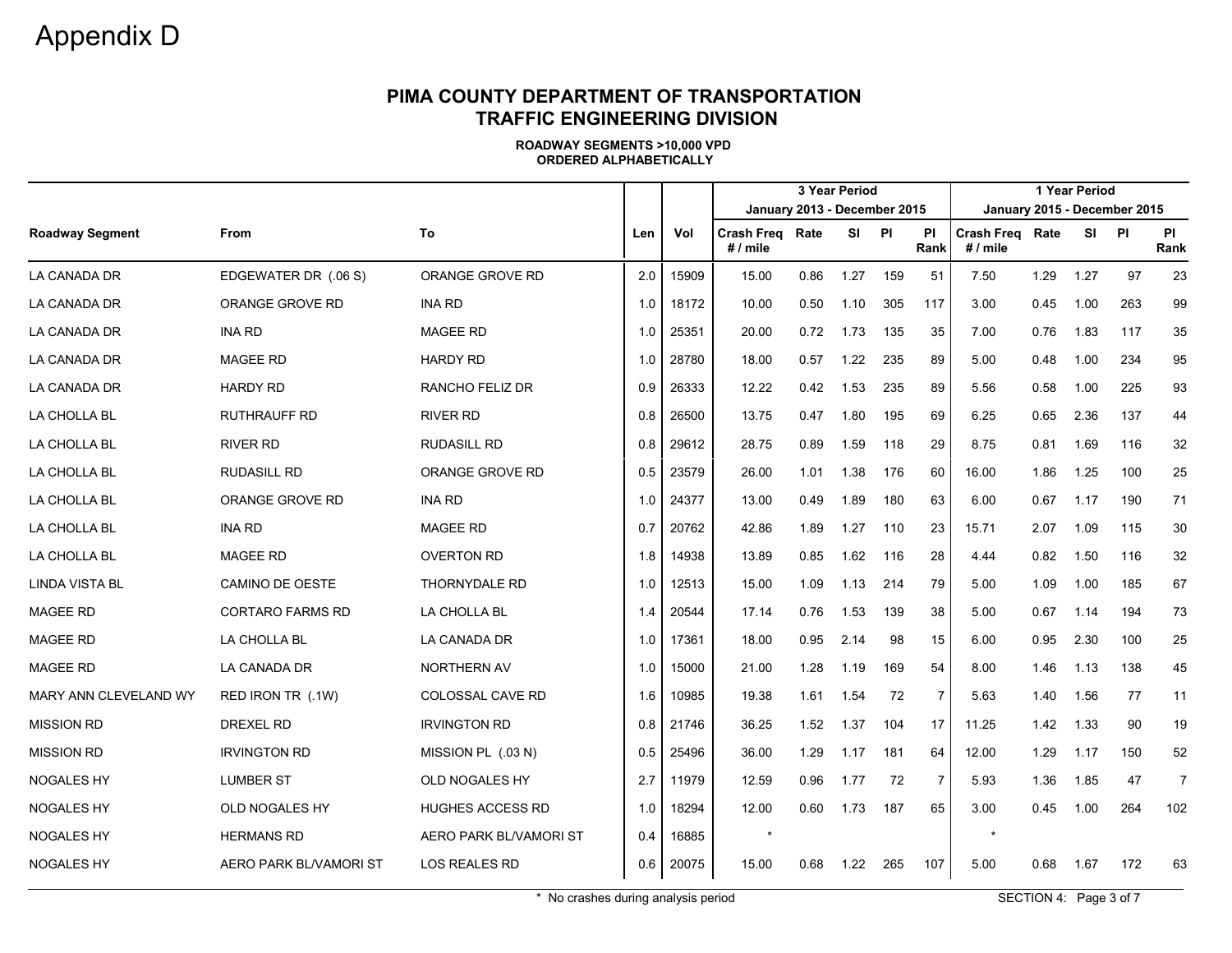#### **PIMA COUNTY DEPARTMENT OF TRANSPORTATION TRAFFIC ENGINEERING DIVISION**

**ROADWAY SEGMENTS >10,000 VPD ORDERED ALPHABETICALLY**

|                        |                            |                          |     |       |                                      |      |           |           | 1 Year Period     |                               | January 2015 - December 2015 |      |       |                   |  |  |
|------------------------|----------------------------|--------------------------|-----|-------|--------------------------------------|------|-----------|-----------|-------------------|-------------------------------|------------------------------|------|-------|-------------------|--|--|
|                        |                            |                          |     |       | January 2013 - December 2015         |      |           |           |                   |                               |                              |      |       |                   |  |  |
| <b>Roadway Segment</b> | From                       | To                       | Len | Vol   | <b>Crash Freg Rate</b><br>$# /$ mile |      | <b>SI</b> | <b>PI</b> | <b>PI</b><br>Rank | Crash Freg Rate<br>$# /$ mile |                              |      | SI PI | <b>PI</b><br>Rank |  |  |
| ORANGE GROVE RD        | THORNYDALE RD (.2 E)       | <b>SHANNON RD</b>        | 0.8 | 24400 | 23.75                                | 0.89 | 1.11      | 219       | 83                | 3.75                          | 0.42                         | 1.00 | 267   | 104               |  |  |
| ORANGE GROVE RD        | <b>SHANNON RD</b>          | LA CHOLLA BL             | 1.0 | 23406 | 19.00                                | 0.74 | 1.26      | 204       | 75                | 3.00                          | 0.35                         | 1.67 | 205   | 81                |  |  |
| ORANGE GROVE RD        | LA CHOLLA BL               | LA CANADA DR             | 1.0 | 18084 | 15.00                                | 0.76 | 1.59      | 162       | 52                | 6.00                          | 0.91                         | 1.33 | 136   | 42                |  |  |
| ORANGE GROVE RD        | LA CANADA DR               | <b>ORACLE RD</b>         | 1.2 | 19036 | 39.17                                | 1.88 | 1.48      | 67        | 5                 | 11.67                         | 1.68                         | 1.90 | 36    | 3                 |  |  |
| ORANGE GROVE RD        | ORACLE RD                  | <b>FIRST AV</b>          | 0.8 | 16469 | 18.75                                | 1.04 | 1.20      | 204       | 75                | 10.00                         | 1.66                         | 1.25 | 104   | 28                |  |  |
| ORANGE GROVE RD        | 1ST AV                     | <b>SKYLINE DR</b>        | 1.3 | 12161 | 13.85                                | 1.04 | 1.76      | 105       | 19                | 4.62                          | 1.04                         | 1.97 | 100   | 25                |  |  |
| PALO VERDE RD          | DREXEL RD (.5 S)           | <b>DREXEL RD</b>         | 0.5 | 16200 | 24.00                                | 1.35 | 1.50      | 149       | 46                | 2.00                          | 0.34                         | 1.00 | 299   | 112               |  |  |
| PALO VERDE RD          | DREXEL RD                  | IRVINGTON RD (.3S)       | 0.7 | 19394 | 20.00                                | 0.94 | 1.43      | 173       | 57                | 5.71                          | 0.81                         | 1.50 | 159   | 53                |  |  |
| PALO VERDE RD          | IRVINGTON RD (.2N)         | AJO WY                   | 0.8 | 25624 | 48.75                                | 1.74 | 1.23      | 113       | 25                | 18.75                         | 2.00                         | 1.20 | 88    | 16                |  |  |
| <b>PALO VERDE RD</b>   | AJO WY                     | 44TH ST                  | 0.5 | 25248 | 46.00                                | 1.66 | 1.59      | 76        | -9                | 24.00                         | 2.60                         | 1.65 | 44    | 5                 |  |  |
| <b>PALO VERDE RD</b>   | 44TH ST                    | 33RD ST                  | 1.0 | 33177 | 16.00                                | 0.44 | 1.25      | 255       | 100               | 5.00                          | 0.41                         | 1.00 | 241   | 98                |  |  |
| <b>RIVER RD</b>        | <b>SHANNON RD</b>          | LA CHOLLA BL             | 1.2 | 21644 | 19.17                                | 0.81 | 1.51      | 139       | 38                | 3.33                          | 0.42                         | 1.50 | 194   | 73                |  |  |
| <b>RIVER RD</b>        | LA CHOLLA BL               | LA CANADA DR             | 1.4 | 33000 | 43.57                                | 1.21 | 1.28      | 114       | 26                | 12.86                         | 1.07                         | 1.43 | 83    | 15                |  |  |
| <b>RIVER RD</b>        | LA CANADA DR               | ORACLE RD (.1 W)         | 0.9 | 33400 | 26.67                                | 0.73 | 1.21      | 203       | 74                | 6.67                          | 0.55                         | 1.17 | 203   | 80                |  |  |
| <b>RIVER RD</b>        | 1ST AV (.3 E)              | <b>CAMINO LUZ</b>        | 0.6 | 43714 | 8.33                                 | 0.17 | 1.40      | 296       | 112               | $\star$                       |                              |      |       |                   |  |  |
| <b>RIVER RD</b>        | <b>CAMPBELL AV</b>         | HACIENDA DEL SOL (.21 W) | 0.5 | 38214 | 50.00                                | 1.19 | 1.67      | 87        | 11                | 16.00                         | 1.15                         | 1.63 | 88    | 16                |  |  |
| <b>RIVER RD</b>        | <b>HACIENDA DEL SOL RD</b> | ALVERNON WY/RIVER RD     | 1.0 | 29629 | 26.00                                | 0.80 | 1.57      | 126       | 32                | 9.00                          | 0.83                         | 1.33 | 122   | 39                |  |  |
| <b>RIVER RD</b>        | ALVERNON WY/RIVER RD       | PONTATOC RD              | 0.8 | 12721 | 12.50                                | 0.90 | 1.58      | 172       | 55                | 1.25                          | 0.27                         | 5.80 | 216   | 89                |  |  |
| <b>RIVER RD</b>        | PONTATOC RD                | SWAN RD                  | 0.9 | 12136 | 6.67                                 | 0.50 | 1.17      | 315       | 119               | $\star$                       |                              |      |       |                   |  |  |
| <b>RIVER RD</b>        | <b>SWAN RD</b>             | <b>CRAYCROFT RD</b>      | 1.3 | 12470 | 20.77                                | 1.52 | 1.29      | 124       | 31                | 2.31                          | 0.51                         | 1.33 | 210   | 85                |  |  |
| <b>RIVER RD</b>        | <b>CRAYCROFT RD</b>        | <b>TANURI DR</b>         | 1.0 | 18054 | 9.00                                 | 0.46 | 1.22      | 289       | 111               | 2.00                          | 0.30                         | 1.00 | 290   | 108               |  |  |
| <b>RIVER RD</b>        | <b>TANURI DR</b>           | SABINO CANYON RD         | 1.1 | 15672 | 24.55                                | 1.43 | 1.30      | 128       | 34                | 9.09                          | 1.59                         | 1.30 | 95    | 22                |  |  |

\* No crashes during analysis period  $\blacksquare$  SECTION 4: Page 4 of 7  $\blacksquare$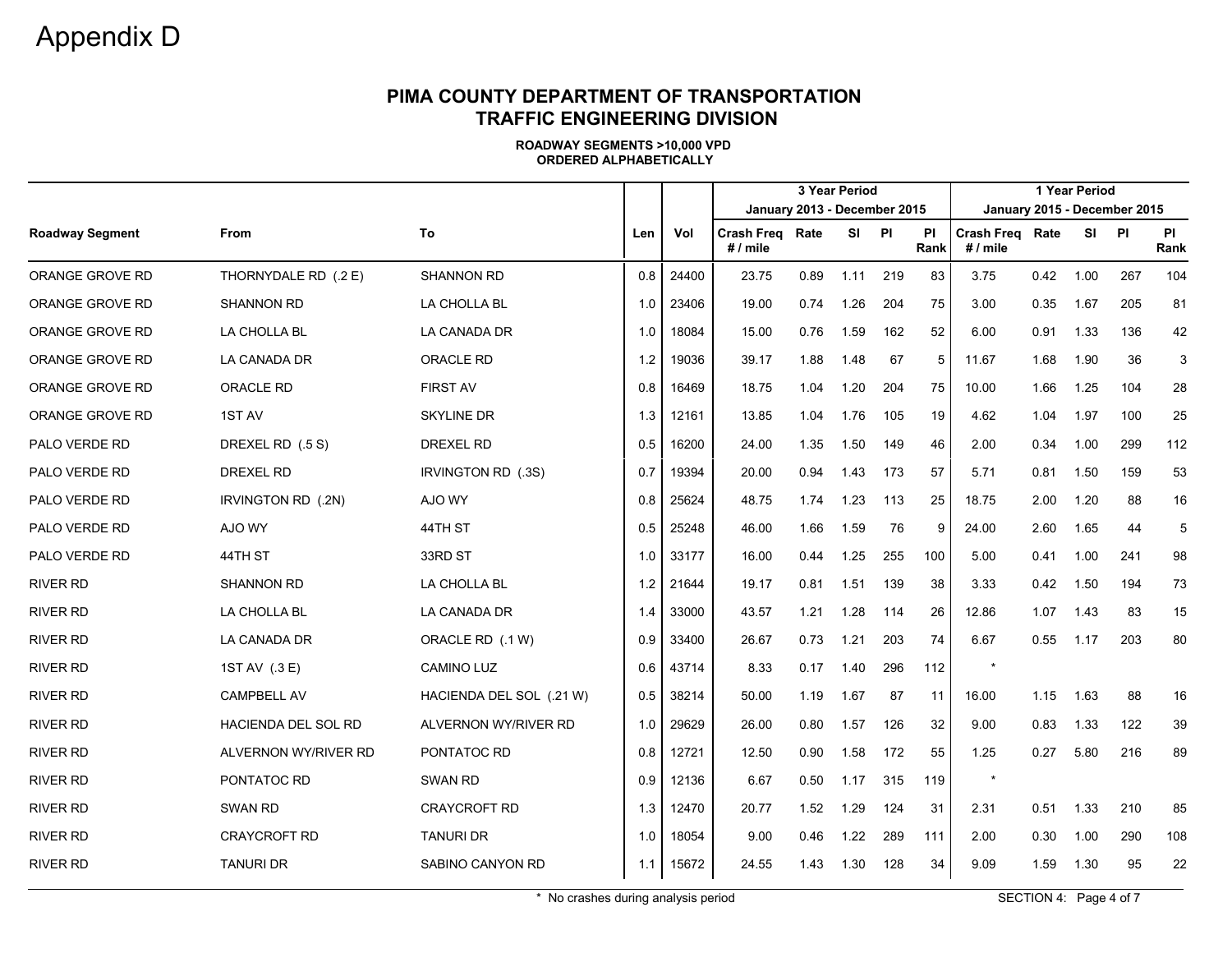#### **PIMA COUNTY DEPARTMENT OF TRANSPORTATION TRAFFIC ENGINEERING DIVISION**

|                        |                        |                         |     |       |                                    |                              | 3 Year Period |     |            |                               | 1 Year Period |       |     |                |
|------------------------|------------------------|-------------------------|-----|-------|------------------------------------|------------------------------|---------------|-----|------------|-------------------------------|---------------|-------|-----|----------------|
|                        |                        |                         |     |       |                                    | January 2013 - December 2015 |               |     |            | January 2015 - December 2015  |               |       |     |                |
| <b>Roadway Segment</b> | From                   | To                      | Len | Vol   | <b>Crash Freg Rate</b><br># / mile |                              | SI PI         |     | PI<br>Rank | Crash Freg Rate<br>$# /$ mile |               | SI PI |     | PI<br>Rank     |
| <b>RUTHRAUFF RD</b>    | 110                    | <b>HIGHWAY DR</b>       | 0.1 | 27613 | 410.00                             | 13.56                        | 1.12          | 126 | 32         | 140.00                        | 13.89         | 1.14  | 94  | 21             |
| <b>RUTHRAUFF RD</b>    | <b>HIGHWAY DR</b>      | LA CHOLLA BL            | 0.9 | 24400 | 48.89                              | 1.83                         | 1.56          | 55  | 2          | 14.44                         | 1.62          | 1.75  | 46  | 6              |
| <b>RUTHRAUFF RD</b>    | LA CHOLLA BL           | <b>OBETKA AV</b>        | 1.0 | 22440 | 17.00                              | 0.69                         | 1.80          | 147 | 44         | 4.00                          | 0.49          | 1.25  | 218 | 90             |
| SABINO CANYON RD       | TANQUE VERDE RD (.4 N) | <b>CLOUD RD</b>         | 0.9 | 21183 | 10.00                              | 0.43                         | 1.76          | 216 | 81         | 6.67                          | 0.86          | 1.33  | 139 | 46             |
| SABINO CANYON RD       | <b>CLOUD RD</b>        | <b>RIVER RD</b>         | 0.3 | 30366 | 20.00                              | 0.60                         | 1.17          | 305 | 117        | 13.33                         | 1.20          | 1.25  | 164 | 56             |
| SABINO CANYON RD       | <b>RIVER RD</b>        | KOLB RD                 | 0.6 | 25458 | 3.33                               | 0.12                         | 3.40          | 243 | 96         | $\star$                       |               |       |     |                |
| SABINO CANYON RD       | <b>KOLB RD</b>         | <b>SNYDER RD</b>        | 1.3 | 11612 | 11.54                              | 0.91                         | 1.65          | 141 | 40         | 3.08                          | 0.73          | 1.50  | 168 | 58             |
| <b>SHANNON RD</b>      | <b>INA RD</b>          | <b>MAGEE RD</b>         | 0.8 | 10924 | 22.50                              | 1.88                         | 1.22          | 149 | 46         | 5.00                          | 1.25          | 1.25  | 162 | 55             |
| <b>SKYLINE DR</b>      | <b>INA RD</b>          | ORANGE GROVE RD         | 1.0 | 31634 | 13.00                              | 0.38                         | 1.31          | 257 | 102        | 3.00                          | 0.26          | 1.33  | 234 | 95             |
| <b>SKYLINE DR</b>      | ORANGE GROVE RD        | <b>CAMPBELL AV</b>      | 0.5 | 44690 | 38.00                              | 0.78                         | 1.16          | 219 | 83         | 12.00                         | 0.74          | 1.17  | 185 | 67             |
| <b>SKYLINE DR</b>      | <b>CAMPBELL AV</b>     | <b>SUNRISE DR</b>       | 0.4 | 27549 | 50.00                              | 1.66                         | 1.49          | 107 | 21         | 10.00                         | 0.99          | 1.00  | 205 | 81             |
| <b>SUNRISE DR</b>      | <b>SKYLINE DR</b>      | PONTATOC DR             | 1.7 | 39582 | 17.06                              | 0.39                         | 1.17          | 236 | 92         | 3.53                          | 0.24          | 1.17  | 230 | 94             |
| <b>SUNRISE DR</b>      | PONTATOC DR            | SWAN RD                 | 0.5 | 38777 | 56.00                              | 1.32                         | 1.46          | 104 | 17         | 16.00                         | 1.13          | 1.85  | 80  | 13             |
| <b>SUNRISE DR</b>      | <b>SWAN RD</b>         | <b>CRAYCROFT RD</b>     | 1.0 | 31318 | 43.00                              | 1.25                         | 1.32          | 111 | 24         | 9.00                          | 0.79          | 1.11  | 171 | 62             |
| <b>SUNRISE DR</b>      | CRAYCROFT RD           | <b>KOLB RD</b>          | 1.9 | 19611 | 16.32                              | 0.76                         | 1.78          | 96  | 14         | 6.84                          | 0.96          | 1.15  | 141 | 48             |
| <b>SWAN RD</b>         | CALLE CHUECA (.23 S)   | <b>RIVER RD</b>         | 0.7 | 26698 | 12.86                              | 0.44                         | 1.33          | 269 | 109        | 5.71                          | 0.59          | 1.50  | 177 | 65             |
| <b>SWAN RD</b>         | <b>RIVER RD</b>        | <b>SUNRISE DR</b>       | 2.0 | 23395 | 16.00                              | 0.62                         | 1.34          | 172 | 55         | 6.50                          | 0.76          | 1.38  | 115 | 30             |
| TANQUE VERDE RD        | TANQUE VERDE ACRES RD  | <b>TOMAHAWK TR</b>      | 1.1 | 13366 | 5.45                               | 0.37                         | 1.17          | 328 | 121        | $\star$                       |               |       |     |                |
| TANQUE VERDE RD        | <b>WILLOW RANCH RD</b> | CONESTOGA AV            | 0.7 | 10719 | 12.86                              | 1.10                         | 1.87          | 137 | 37         | 4.29                          | 1.10          | 1.33  | 164 | 56             |
| <b>THORNYDALE RD</b>   | INA RD $(.1 N)$        | <b>MASSINGALE RD</b>    | 0.4 | 27569 | 32.50                              | 1.08                         | 1.23          | 199 | 71         | 7.50                          | 0.75          | 1.33  | 189 | 70             |
| <b>THORNYDALE RD</b>   | <b>MASSINGALE RD</b>   | <b>MAGEE RD</b>         | 0.5 | 28311 | 46.00                              | 1.48                         | 1.77          | 70  | 6          | 22.00                         | 2.13          | 2.42  | 32  | $\overline{1}$ |
| <b>THORNYDALE RD</b>   | <b>MAGEE RD</b>        | <b>CORTARO FARMS RD</b> | 0.5 | 20944 | 14.00                              | 0.61                         | 1.43          | 253 | 99         | 2.00                          | 0.26          | 1.00  | 304 | 114            |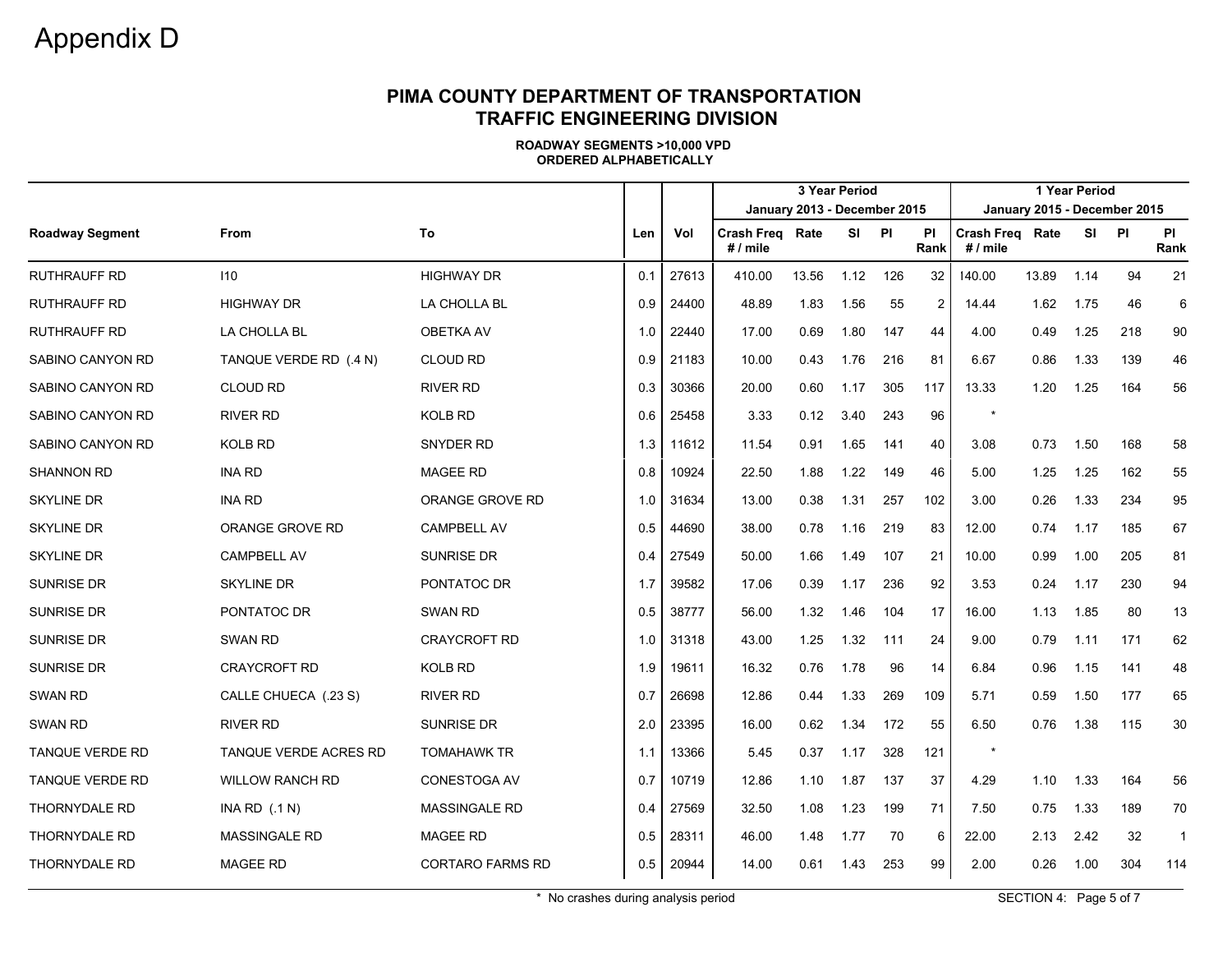#### **PIMA COUNTY DEPARTMENT OF TRANSPORTATION TRAFFIC ENGINEERING DIVISION**

|                        |                            |                            |     |       |                                    |      | 1 Year Period |     |                |                               |                              |      |           |                |  |  |
|------------------------|----------------------------|----------------------------|-----|-------|------------------------------------|------|---------------|-----|----------------|-------------------------------|------------------------------|------|-----------|----------------|--|--|
|                        |                            |                            |     |       | January 2013 - December 2015       |      |               |     |                |                               | January 2015 - December 2015 |      |           |                |  |  |
| <b>Roadway Segment</b> | <b>From</b>                | To                         | Len | Vol   | <b>Crash Freg Rate</b><br># / mile |      | SI PI         |     | ΡI<br>Rank     | Crash Freq Rate<br>$# /$ mile |                              | SI   | <b>PI</b> | PI<br>Rank     |  |  |
| <b>THORNYDALE RD</b>   | <b>CORTARO FARMS RD</b>    | <b>OVERTON RD</b>          | 1.0 | 19183 | 37.00                              | 1.76 | 1.27          | 106 | 20             | 13.00                         | 1.86                         | 1.31 | 78        | 12             |  |  |
| <b>THORNYDALE RD</b>   | <b>OVERTON RD</b>          | LINDA VISTA BL             | 0.5 | 18835 | 24.00                              | 1.16 | 1.57          | 150 | 49             | 4.00                          | 0.58                         | 1.00 | 263       | 99             |  |  |
| <b>THORNYDALE RD</b>   | <b>LINDA VISTA BL</b>      | <b>LAMBERT LN</b>          | 1.0 | 16623 | 29.00                              | 1.59 | 1.21          | 136 | 36             | 10.00                         | 1.65                         | 1.30 | 91        | 20             |  |  |
| <b>VALENCIA RD</b>     | <b>CAMINO VERDE</b>        | <b>MARK RD</b>             | 2.0 | 16170 | 20.00                              | 1.13 | 1.35          | 114 | 26             | 10.50                         | 1.78                         | 1.19 | 88        | 16             |  |  |
| <b>VALENCIA RD</b>     | <b>MARK RD</b>             | <b>CAMINO DE OESTE</b>     | 0.5 | 22098 | 16.00                              | 0.66 | 1.13          | 299 | 114            | 4.00                          | 0.50                         | 1.50 | 211       | 87             |  |  |
| <b>VALENCIA RD</b>     | CAMINO DE OESTE            | CABALLO RD                 | 0.6 | 26236 | 21.67                              | 0.75 | 1.83          | 149 | 46             | 11.67                         | 1.22                         | 2.11 | 81        | 14             |  |  |
| <b>VALENCIA RD</b>     | <b>CABALLO RD</b>          | <b>CAMINO DE LA TIERRA</b> | 0.9 | 26227 | 20.00                              | 0.70 | 1.50          | 173 | 57             | 5.56                          | 0.58                         | 1.40 | 173       | 64             |  |  |
| <b>VALENCIA RD</b>     | <b>CAMINO DE LA TIERRA</b> | <b>CARDINAL AV</b>         | 0.5 | 34341 | 54.00                              | 1.44 | 1.44          | 107 | 21             | 18.00                         | 1.44                         | 1.22 | 116       | 32             |  |  |
| <b>VALENCIA RD</b>     | <b>CARDINAL AV</b>         | <b>MISSION RD</b>          | 0.7 | 37085 | 84.29                              | 2.08 | 1.47          | 60  | $\overline{4}$ | 35.71                         | 2.64                         | 1.47 | 41        | $\overline{4}$ |  |  |
| <b>VALENCIA RD</b>     | <b>ALVERNON WY</b>         | <b>BENSON HY</b>           | 1.0 | 20328 | 21.00                              | 0.94 | 1.33          | 155 | 50             | 7.00                          | 0.94                         | 1.29 | 145       | 50             |  |  |
| <b>VALENCIA RD</b>     | <b>WILMOT RD</b>           | KOLB RD                    | 1.0 | 24712 | 16.00                              | 0.59 | 1.55          | 192 | 68             | 2.00                          | 0.22                         | 1.00 | 297       | 111            |  |  |
| <b>WETMORE RD</b>      | <b>OBETKA AV</b>           | <b>FLOWING WELLS RD</b>    | 0.3 | 23015 | 20.00                              | 0.79 | 1.67          | 197 | 70             | 3.33                          | 0.40                         | 1.00 | 294       | 109            |  |  |
| <b>WETMORE RD</b>      | FLOWING WELLS RD           | AUTO MALL DR/FAIRVIEW AV   | 0.5 | 24147 | 14.00                              | 0.53 | 1.69          | 225 | 86             | 8.00                          | 0.91                         | 2.20 | 130       | 40             |  |  |